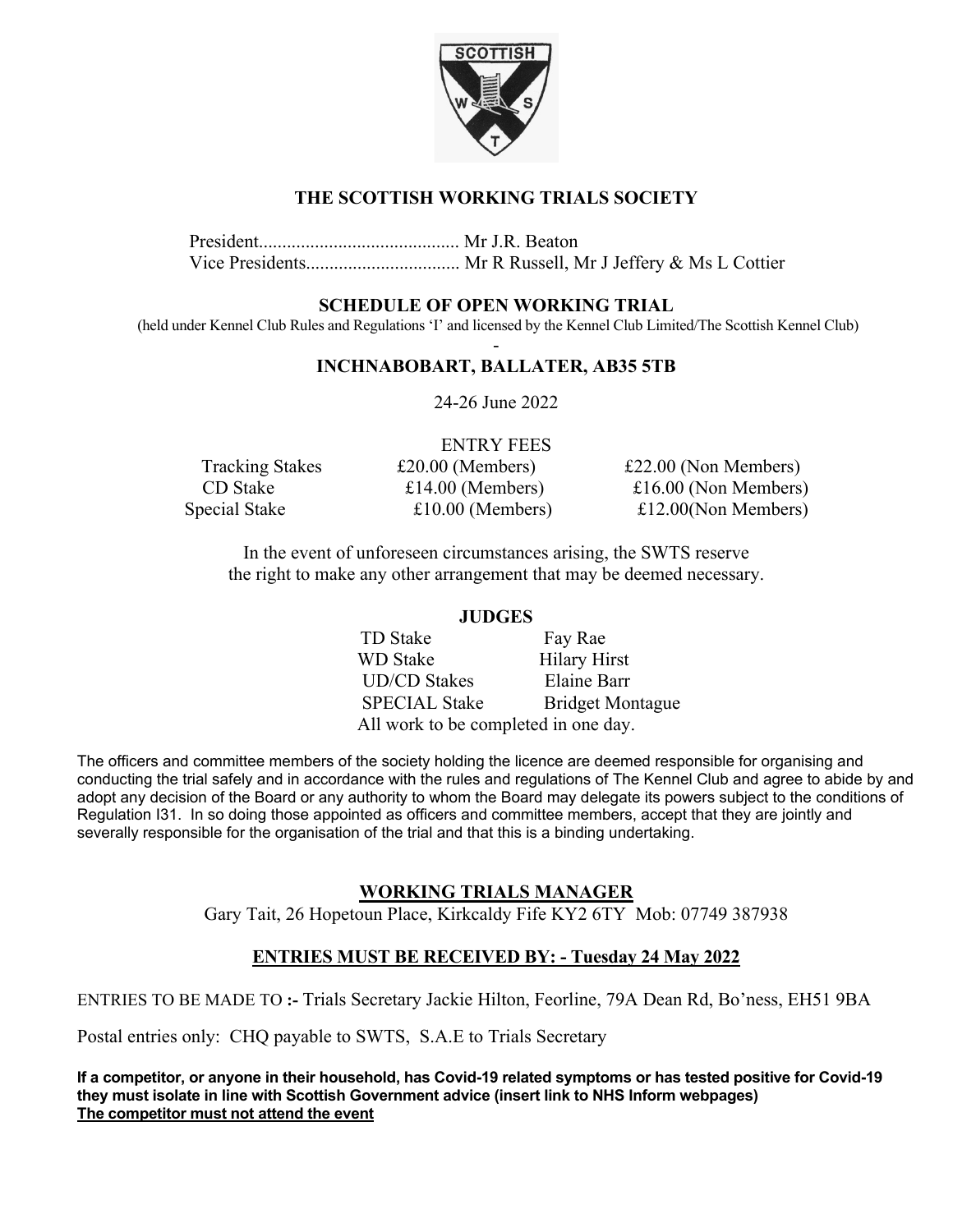## **RULES AND REGULATIONS**

- 1. Dogs entered at Kennel Club Licensed Working Trials must be registered at the Kennel Club in accordance with Kennel Club Regulations for Classification and Registration B.
- 2. The Committee reserves to itself the right to refuse entries.

3. All dogs resident outside the UK must be issued with a Kennel Club Authority to Compete number before entry to the show / event can be made. All overseas entries without an Authority to Compete number will be returned to the exhibitor / competitor.

4. The order of running shall be determined by a draw and the competitors notified accordingly by post of their reporting time prior to the day of the trial.

5. Postal entries: Please use the entry form found via Kennel Club or on Files section of SWTS Facebook Group or contact Trials secretary for a form.

 6. The order of running shall be determined by a draw and the competitors notified accordingly by post of their reporting time prior to the day of the trial.

7. Dogs under 18 calendar months of age on the closing date of the Trial are ineligible for entry.

- 8. A dog must not compete in the same stake more than once, including special stakes
- 9. Spayed bitches and castrated dogs may compete at the Trial.
- 10. The mating of bitches within the precincts of the competition is forbidden

11 One close fitting smooth collar must be worn, providing the only attachment is a form of identification. Dogs must not wear any type of slip or half-slip collar when under test.

12. No dog suffering from any infectious or contagious disease or having been exposed to such disease during the period of 21 days prior to the trial may compete. Competitors infringing this regulation will be liable to be fined and / or dealt with under Kennel Club Rule A11.

13. Should circumstances so dictate the Society, in consultation with the judges, may alter arrangements as necessary. Such changes and the circumstances surrounding them will be reported to the Kennel Club.

14. Judges at a Trial are prohibited from entering a dog which is recorded in their ownership or part ownership. Dogs will be disqualified if proved to have been handled in the stake by the scheduled judge's spouse or immediate family, or resident at the same address as the scheduled judge.

15. If entries in the Companion Dog (CD) stake exceed 20, a second judge may be appointed to judge the Group III exercises and the competitors will be notified accordingly.

16. Not for competition entries will be accepted for dogs aged 4 calendar months and over. Details of each dog so entered must be recorded on the entry form and must be Kennel Club registered.

## 17. **DOGS IN CARS ON HOT DAYS**

 Your dog is vulnerable and **AT RISK** if left in a vehicle in high temperatures and even on days considered as slightly warm. Please take care of your dog. If your dog is found to be at risk forcible entry to your vehicle may be necessary without liability for any damage caused.

#### 18. **Welfare of Dogs**.

A competitor whose dog is entered at a Kennel Club licensed event should take all reasonable steps to ensure the needs of their dog(s) are met, and should not knowingly put their dogs' health and welfare at risk by any action, default, omission or otherwise. A breach of this regulation may be referred to the Board for disciplinary action under Kennel Club Rules and Regulations.

The use of pinch collars, electronic shock collars, or prong collars is not permitted at any Working Trials event licensed by the Kennel Club. This shall apply at the venue and within the precincts of the trial.

19. In the event that the trial is cancelled due to unforeseen circumstances, the society will refund fees, less reasonably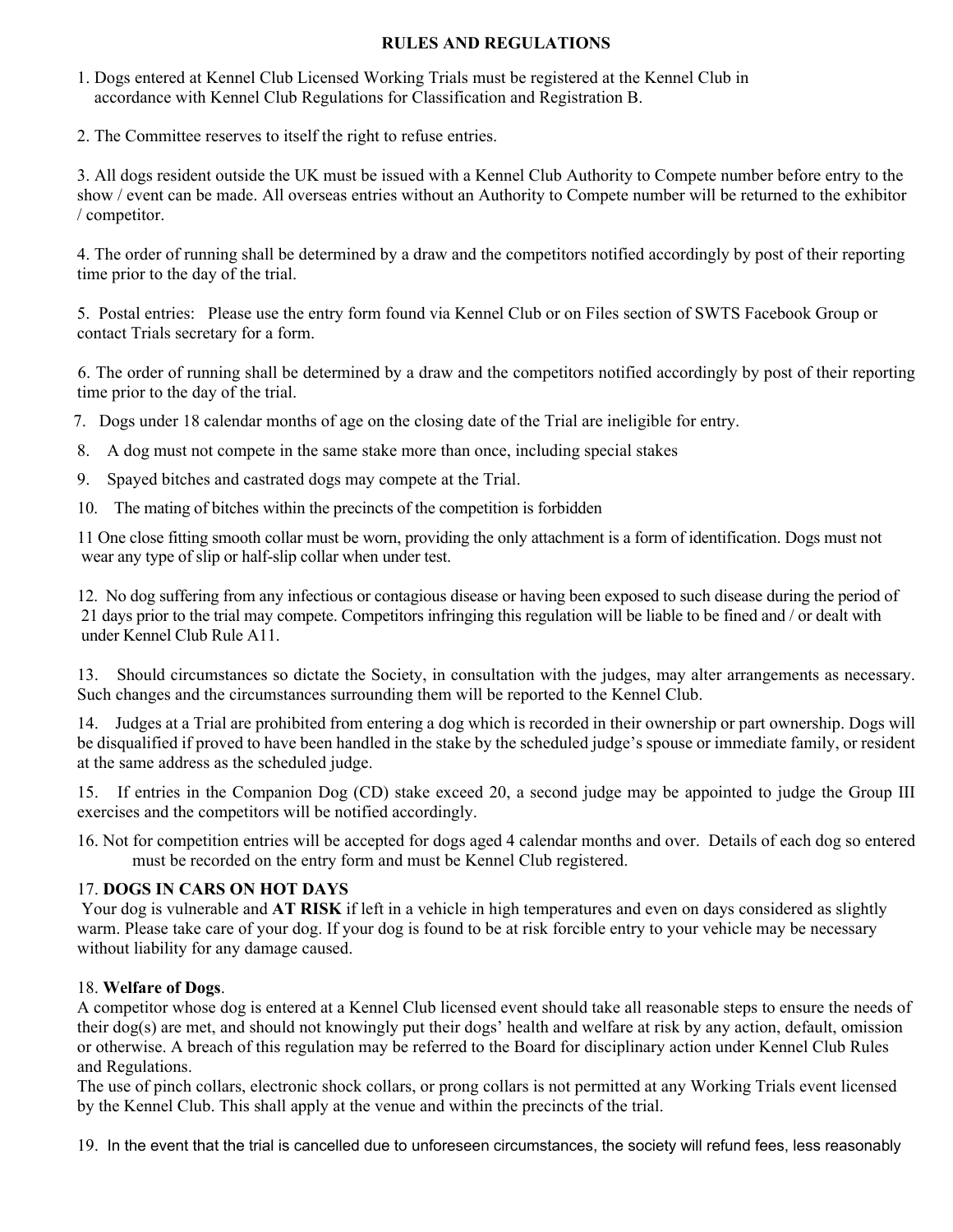incurred expenses. If the trial processor has the provisions to do so, competitors will be refunded in the manner in which they had entered the trial, but in any event the society will refund fees within 3 months of the trial date to all those who had entered and requested a refund within 1 month of the trial date*.*

#### **Note: the following not included in the specimen schedule - ?inclusion for SWTS schedules?**

17. Owners must accept full liability to persons or damage to property caused by their dogs. Entries are accepted on the understanding that the owners indemnify the S.W.T.S. and its officers against all claims.

18. Any matter arising not provided for in the Regulations will be decided by the Committee.

Entrants are respectfully requested not to train or practice on the tracking grounds or adjacent land without prior permission of the landowners; otherwise our permission to hold these trials in this locality could be withdrawn.

All dogs MUST be kept under strict control at all times.

Handlers in sight of the tracking area being worked are liable to disqualification unless they have already worked their dogs.

Competitors will be notified of times to report for Track and Search and also for Control and Agility, any competitor not reporting on time will be liable to disqualification.

# **CLASSIFICATION & DEFINITION OF STAKES**

- 1. When entering for Championship or Open Working Trials, wins at Members Working Trials will not count.
- 2. Societies may schedule stakes other than those defined below. The eligibility for "special" stakes must be defined by the society and included in the schedule. The word "special" must be included in the title of the stake.
- 3. No Working Trial Stake shall be limited to less than 30. If a limit is imposed on entries in a Stake, it shall be carried out by ballot after the date of closing of entries.

#### Companion Dog (CD)

For dogs which have not qualified or obtained a Certificate of Merit in WD, PD or TD Stakes at Open or Championship Working Trials.

Utility Dog (UD) For dogs which have not been awarded a Certificate of Merit in WD, PD or TD Stakes.

Working Dog (WD)

For dogs which have been awarded a Certificate of Merit in UD Stakes but not in PD or TD Stakes.

#### Tracking Dog Stake (TD)

For dogs which have been awarded a Certificate of Merit in WD Stakes but excluding those that have qualified TD Ex.

SPECIAL STAKE – ½ hour old track, 3 articles. Track is based on UD. Control round includes obedience, retrieve or speak and down stay. For dogs which have not worked in UD, WD, TD nor PD stake in the last 6 months, dogs must be 12 months old at closing date to be eligible to enter. Dogs must not be entered in any other stake in this trial.

> \*\*\*\*\*\*\*\*\*\*\*\*\*\*\*\*\*\*\*\*\*\*\*\*\*\*\*\*\*\*\*\*\*\*\*\*\*\*\*\* SWTS WELCOMES NEW MEMBERS \*\*\*\*\*\*\*\*\*\*\*\*\*\*\*\*\*\*\*\*\*\*\*\*\*\*\*\*\*\*\*\*\*\*\*\*\*

> > Membership forms are available from The Society Secretary Joyce Watson

> > > Benefits include: Reduced entry at Trials Annual Awards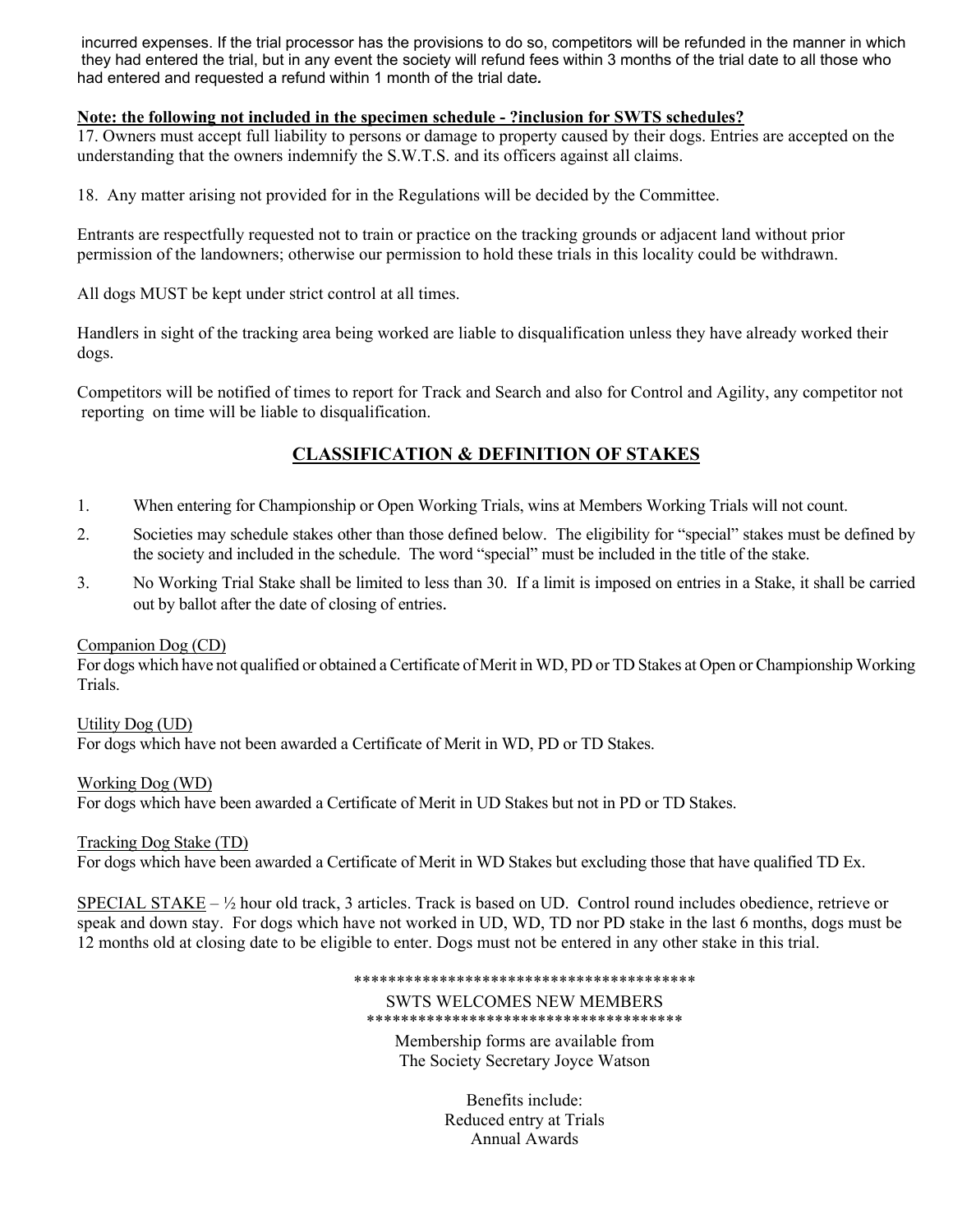Eligible for SWTS Trials Trophies